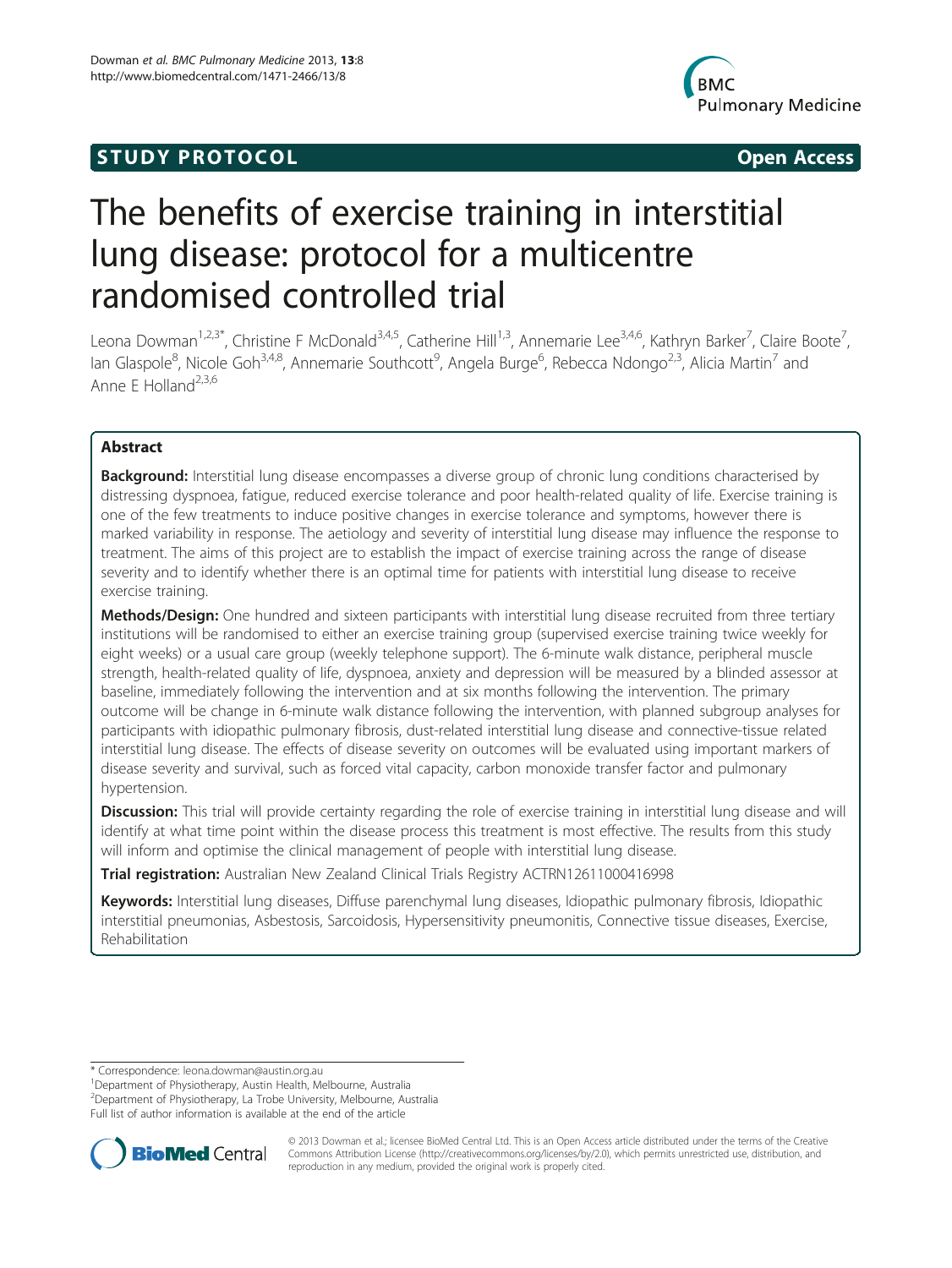## Background

The interstitial lung diseases (ILDs) are a disabling and diverse group of chronic lung conditions that have been broadly classified into four groups: ILD of known cause such as occupational or environmental exposures and/or collagen vascular disease; granulomatous ILD such as sarcoidosis; idiopathic interstitial pneumonias including idiopathic pulmonary fibrosis (IPF) and nonspecific interstitial pneumonia (NSIP); and other rare forms of ILD including lymphangioleiomyomatosis, pulmonary Langerhans' cell histiocytosis/histiocytosis X, and eosinophilic pneumonia [\[1\]](#page-6-0). Many ILDs are characterised by the development of irreversible and progressive interstitial fibrosis of the lung parenchyma [\[2\]](#page-6-0) resulting in altered respiratory mechanics, impaired gas exchange, reduced exercise capacity and dyspnoea on exertion [\[3-5](#page-6-0)]. Skeletal muscle dysfunction and weakness may occur, leading to worsening exercise capacity and increasing symptoms [[2,6](#page-6-0),[7](#page-6-0)]. Health-related quality of life (HRQoL) is frequently markedly reduced and those with the greatest exercise limitation report the worst quality of life [[8](#page-6-0)]. As disease progresses, severe hypoxemia and pulmonary hypertension may develop [\[9,10\]](#page-6-0), with patients often becoming dependent on supplemental oxygen.

The classification of the ILDs has been the subject of criticism, due to its failure to reflect the marked heterogeneity in clinical course within disease subgroups. Idiopathic pulmonary fibrosis (IPF), the best characterized of the ILDs, is largely a fatally progressive disease with a median survival of 3–5 years [[11\]](#page-6-0). The prognosis of NSIP is more variable, and, although a minority of patients may have an accelerated decline similar to IPF [[10\]](#page-6-0), survival is generally significantly longer than in IPF. Dust and connective tissue disease- related ILD may be associated with a better overall survival rate but can result in significant and progressive morbidity over many years [\[12,](#page-6-0)[13\]](#page-7-0). Prognosis of sarcoidosis is again variable and difficult to predict with stabilisation or improvement in some patients and the development of progressive pulmonary fibrosis in others [[10,](#page-6-0)[14\]](#page-7-0).

Few treatments have demonstrated improvements in either HRQoL or community functioning for any of the ILDs [\[15,16](#page-7-0)]. In IPF, the most common and most lethal ILD, the options for pharmacological treatment are very limited [\[11\]](#page-6-0). Therapies that can improve dyspnoea, fatigue, exercise capacity and quality of life are highly sought after in ILD [[16\]](#page-7-0). Exercise is one of the few treatments to show positive changes in functional capacity and symptoms. We have previously shown that exercise training could significantly improve exercise capacity and reduce dyspnoea and fatigue symptoms in patients with ILD of varying aetiology [[17\]](#page-7-0). Nishiyama et al. found similar positive effects from exercise training in patients with IPF only [\[18](#page-7-0)]. Additionally, several observational studies evaluating the benefits of pulmonary rehabilitation, of which exercise training is an essential component, demonstrated statistically and clinically significant improvements in functional capacity, dyspnoea and HRQoL in patients with ILD of varying aetiology [\[19](#page-7-0)-[23\]](#page-7-0). Despite these promising outcomes exercise training is not yet widely recommended for people with ILD. Only weak recommendations regarding exercise training are provided in the most recent clinical guidelines for the diagnosis and management of IPF [[11](#page-6-0)] and ILD [[10\]](#page-6-0).

Uncertainty remains regarding the clinical relevance of exercise training across the entire range of ILDs. Patients with IPF appear to have smaller gains in functional capacity than those with ILD of other aetiology [\[24\]](#page-7-0). This raises the possibility that some forms of ILD may respond to exercise training better than others. Common manifestations of ILD, such as exercise induced hypoxia and pulmonary hypertension [\[2,9](#page-6-0)], may also affect the improvements that may be achieved. Hypoxaemia impairs maximal exercise performance [[3\]](#page-6-0) and pulmonary hypertension in ILD is associated with considerably reduced exercise capacity and greater exercise limitation [[25-27](#page-7-0)]. In an uncontrolled study evaluating the relationship between response to exercise and disease aetiology and severity in forty-four subjects with ILD of varying aetiology, less severe lung function, less oxyhaemoglobin desaturation and less pulmonary hypertension were associated with greater improvement in functional capacity in patients with IPF [[28\]](#page-7-0). This relationship persisted at six months, suggesting that those with less advanced IPF may be able to achieve sustained benefits from exercise training. This relationship was not seen in subjects with other ILDs. It is therefore possible that the timing of exercise training may be important for patients with IPF, whereas patients with other forms of ILD may benefit regardless of disease severity.

In order for exercise training to be widely adopted in clinical practice, clinicians require more information regarding its role across the disease spectrum. The aims of this study are 1) to establish the impact of exercise training on ILDs of different aetiology and severity and 2) to identify whether there is an optimal timing for exercise training to achieve maximal benefit. We hypothesise that exercise training will be effective regardless of disease severity in patients with non-IPF related ILD, whereas in patients with IPF, the response to exercise training will be greatest in those with less severe disease.

## Methods

#### Study design

This multi-centre randomised controlled trial will be conducted at Alfred Health, Austin Health and Western Health, Melbourne, Australia.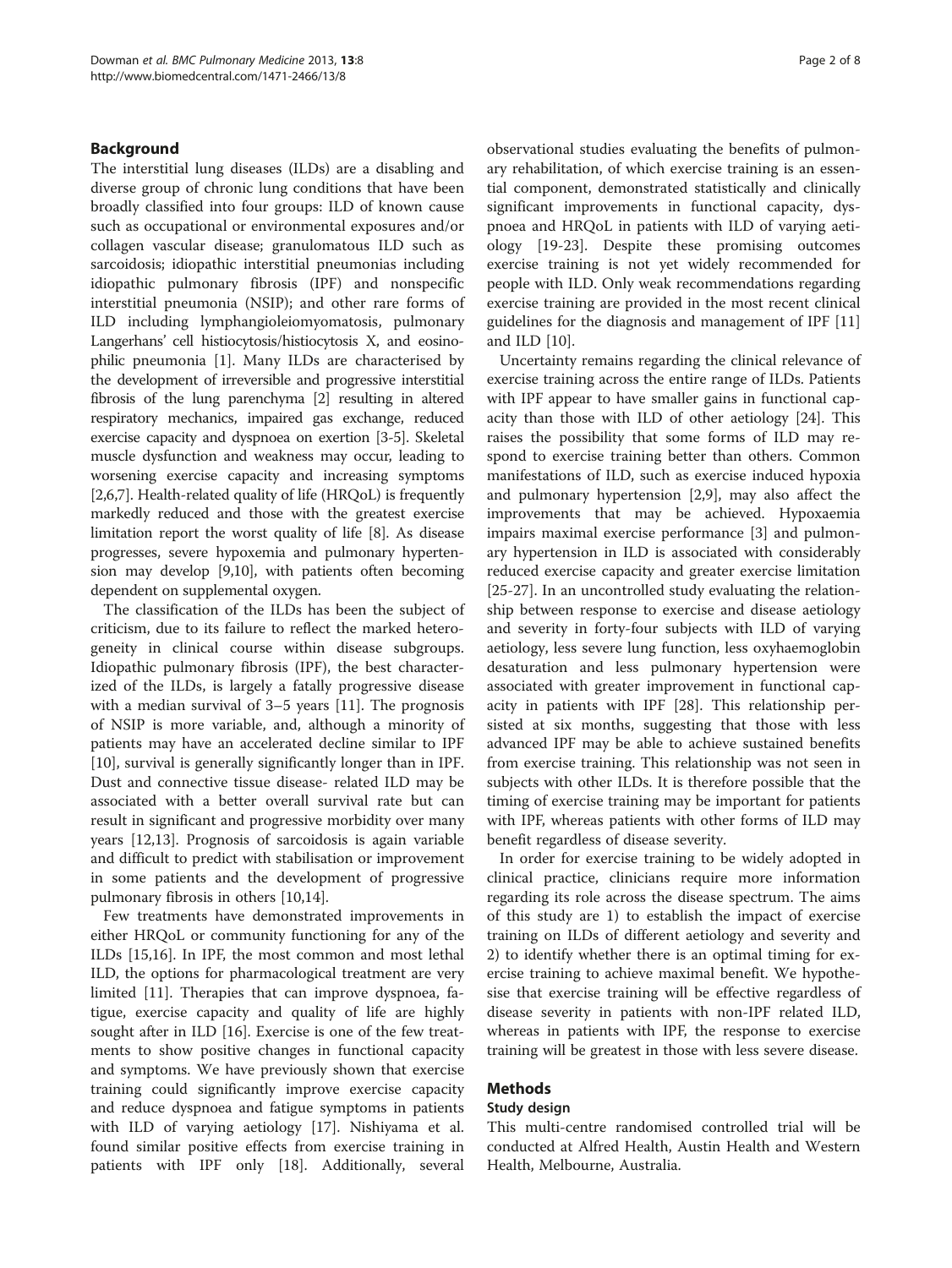#### Participants

Participants with a documented diagnosis of ILD will be recruited for this study from the Departments of Respiratory and Sleep Medicine at Alfred, Austin and Western Health. The diagnosis of ILD will be made according to established criteria. In IPF, the diagnostic criteria will be consistent with those outlined in the International Consensus Statement [\[11](#page-6-0)]. A surgical lung biopsy will not be required for entry into the study as it has been demonstrated that clinical and radiologic data are sufficient to distinguish between IPF and other ILDs in the hands of experienced clinicians [[29\]](#page-7-0). Diagnosis of connective tissue disease will be made according to the rheumatological criteria for that disease; ILD in this setting will be diagnosed according to clinical/radiologic and lung function criteria, with lung biopsy in atypical cases. Dust-related ILD will be confirmed according to accepted criteria that include significant exposure to an agent recognised to cause ILD and radiological confirmation on high resolution computed tomography of the chest, as determined by independent radiologists.

Participants must be clinically stable, ambulant, and suffer from dyspnoea on exertion despite maximal appropriate medical treatment. Participants will be excluded if they 1) have a concurrent and predominant diagnosis of another significant respiratory disorder (for example: asthma, chronic obstructive pulmonary disease [COPD], bronchiectasis, cystic fibrosis, or lung carcinoma) which is the primary cause of their symptoms; 2) have a history of syncope on exertion; 3) are too unwell to attend the hospital for exercise training; 4) have any other co-morbidities, such as severe orthopaedic or neurological deficits or unstable cardiac disease which would prevent exercise training; 5) have participated in a pulmonary rehabilitation program within the previous 12 months.

#### Sample size

One hundred and sixteen participants will be required to detect a significant difference in the primary outcome measure of change in functional exercise capacity (6-minute walk distance [6MWD]). This is based on the 80% probability of detecting a difference in the change in 6MWD between the intervention and control group using data from our previous randomised control trial [[17\]](#page-7-0) and Cochrane review [\[24\]](#page-7-0). Our sample size calculation of 116 has been powered to include the required number of participants in the three most commonly observed ILD subgroups: IPF, dust-related ILD and connective tissue disease-related ILD. To detect a true difference in the change in 6MWD in subjects with IPF, a total of 72 subjects, 36 in each group, is required. This is based on the lower limit of the range for the minimal important difference (MID) of 29m [[30\]](#page-7-0) with a standard deviation (SD) of 43m. To detect a true difference in the change in 6MWD between groups using the upper limit of the MID of 34m [[30\]](#page-7-0) with SD 43m, a total of 54 subjects, 27 in each group, would be required. In subjects with dust-related ILD, a total of 22 subjects, 11 in each group, is required. This assumes that the true difference between groups is 52m with SD of 40m. In subjects with connective tissue disease-related ILD, 22 subjects, 11 in each group, is required, assuming a difference of 38m with SD 30m.

Data from our previous study [\[28](#page-7-0)] indicate that to detect a relationship between carbon monoxide transfer factor (TLCO) and change in 6MWD following pulmonary rehabilitation with 80% power will require 31 subjects in the pulmonary rehabilitation group. This assumes that the true change in 6MWD is 15 meters for each 10% change in baseline percent predicted TLCO. To detect a relationship between degree of pulmonary hypertension and change in 6MWD with 80% power will require 35 subjects in the pulmonary rehabilitation group. This assumes that the true change in 6MWD is 17 meters for each 10mmHg change in baseline right ventricular systolic pressure.

#### Recruitment and randomisation

The flow of participants through the study will reflect the recommendations from the Consolidated Standards of Reporting Trials statement [\[31\]](#page-7-0) and is outlined in Figure [1.](#page-3-0) Participants will be identified at their regular outpatient clinic appointments to the Departments of Respiratory and Sleep Medicine at Alfred Health, Austin Health and Western Health. Eligible participants will be approached by the researchers who will explain the study. Participants will receive written and verbal information about the study and written consent will be obtained from all participants. The Human Research Ethics Committees of Alfred Health, Austin Health, Western Health and La Trobe University approved the study. The study protocol has been registered with the Australian New Zealand Clinical Trials Registry (ACTRN12611000416998).

Randomisation will be stratified according to the three subgroups IPF, dust-related ILD and connective tissue disease-related ILD. This will ensure that all subgroups of ILD are evenly distributed between the intervention and control groups. The randomisation will also be stratified for disease severity according to TLCO <or ≥40% to ensure that those with severe disease are evenly distributed between the intervention and control groups. A set of permuted blocks will be generated for each of the following subgroups: dust-related ILD, connective tissue disease-related ILD, IPF with TLCO < 40% and IPF with  $T<sub>LO</sub> \ge 40\%$ . The random allocation sequence will be generated using a computer generated random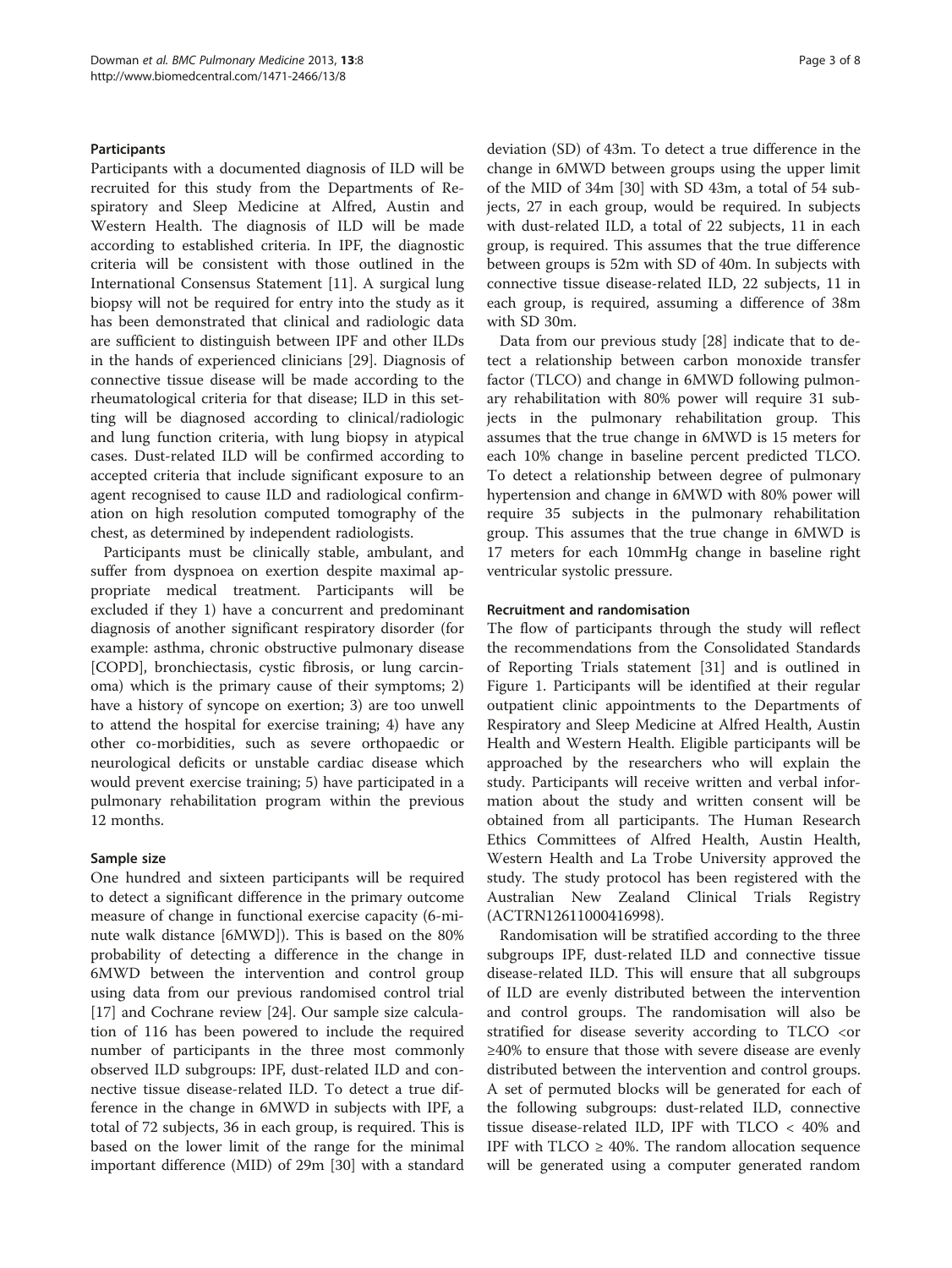<span id="page-3-0"></span>

number list. Concealment of group allocation will be achieved by giving the responsibility for allocation sequence generation and group allocation to a researcher independent of the study and its investigators. The group allocation will be kept in sealed, opaque envelopes in a central location. Following the baseline assessment, participants will be randomly allocated to either the exercise training group or to a control group by a researcher, who is not involved in the recruitment or assessment of the participants or the execution of the intervention, by opening the sealed opaque envelope.

#### Intervention Exercise training group

The exercise training group will undergo a twice-weekly supervised exercise training program at the institution where they were recruited for a period of 8 weeks. The exercise program will follow the pulmonary rehabilitation guidelines for exercise prescription in chronic lung disease [[32](#page-7-0)]. Each session will consist of 30 minutes of aerobic exercise plus upper and lower limb resistance training exercises. The aerobic exercise component will comprise of 15 minutes each of stationary cycling and walking, either on the treadmill or along a corridor. The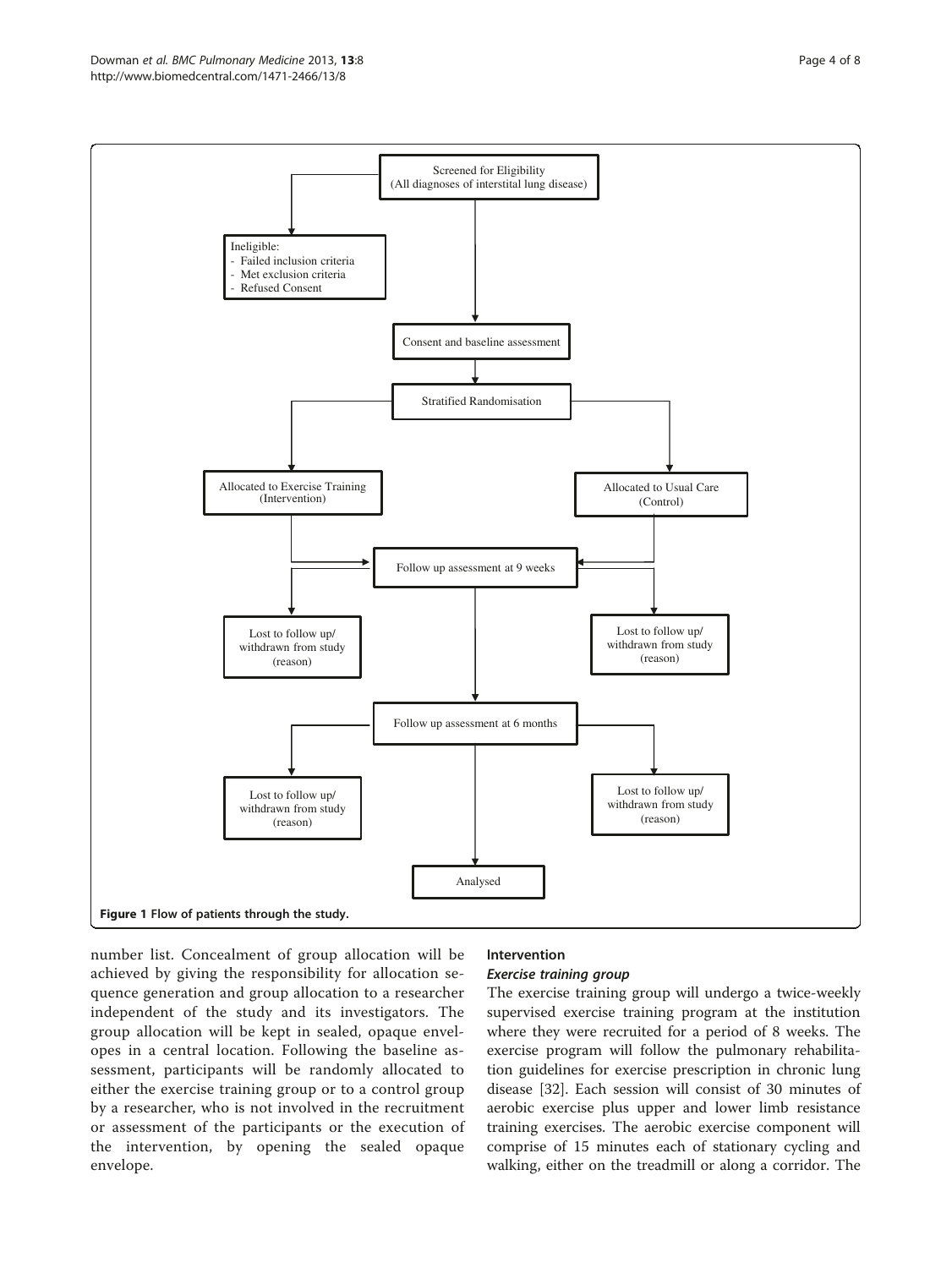initial walking intensity will be set at a speed that is 80% of the peak walking speed (km/hr) achieved on the 6-minute walk test (6MWT). The initial intensity of the stationary cycling will be prescribed at 70% of their maximum work rate estimated from their 6MWT [\[33](#page-7-0)] and will be adjusted to elicit a rating of perceived exertion (RPE) of 12–14 on the 6–20 Borg scale and a dyspnoea score of 3–4 on the modified Borg scale [\[34\]](#page-7-0). The duration of exercise on each modality will be adjusted if the participant has a co-morbidity that limits their capability on one specific modality, however the total exercise time will remain at 30 minutes. Interval training will be used for those participants who are unable to tolerate continuous exercise. The resistance program will comprise three lower limb and four upper limb dumbbell exercises. The initial load will correspond to 10-12RM (repetition maximum), that is, a weight that can be lifted correctly and comfortably at least 10 times, but not more than 12 times and elicits a RPE of 12–14 on the 6–20 Borg scale [[35,36\]](#page-7-0). All exercise modalities will be progressed regularly by an experienced exercise physiologist or physiotherapist to maintain dyspnoea and fatigue scores of 3–4 and a RPE score of 12–14. Supplemental oxygen will be provided during training if  $SpO<sub>2</sub>$ on room air is <88% whilst exercising and will be titrated to maintain a  $SpO<sub>2</sub> \ge 90\%$ .

Once the participant is safely established on a supervised exercise regimen, an unsupervised home exercise program will be prescribed as per current Pulmonary Rehabilitation guidelines [\[37](#page-7-0)] to achieve three additional home-based exercise sessions per week. Participants will be educated on how to monitor their symptoms and their level of exertion at home and will be instructed to exercise at an intensity similar to that achieved in the supervised sessions. Participants will record their exercise session in an exercise diary and this diary will be reviewed weekly by the supervising clinician. At the conclusion of the 8-week program, participants will be instructed to continue with their home exercise program four to five times per week thereafter [[32,38,39](#page-7-0)]. Attendance at 12 out of 16 sessions will be considered completion of the intervention.

## Usual care group

Participants randomised to the usual care group will not undergo any supervised exercise training and will not receive any recommendations regarding exercise training or physical activity. These participants will be contacted once weekly by telephone for the duration of the 8 week intervention period to provide general support and health advice and to answer any queries or concerns the participants may have. These phone calls will be conducted according to a standardised script. This is a commonly used control for exercise training interventions

and was used in our earlier randomised controlled trial in ILD [[17\]](#page-7-0). The participants in the usual care group will be offered exercise training at the conclusion of the 6 month follow-up period.

#### Outcome measures

Outcome measures will be collected at baseline, upon completion of the intervention period (nine weeks) and at six months following completion of the intervention (Figure [1\)](#page-3-0). A six month follow-up period is the longest we consider to be clinically feasible without excessive loss of participants due to clinical decline and death. At baseline, data collection will include age, gender, body mass index, past medical history, smoking history, use of oxygen therapy, current pharmological treatment and all of the following outcome measures.

## Primary outcome measure

1. Change in functional exercise capacity will be measured with 6MWT according to standardised criteria [\[40\]](#page-7-0). Two tests will be conducted separated by a 30-minute rest period and the best result recorded. Supplemental oxygen will be used during both 6MWTs in participants who already have exertional oxygen or for those who have resting  $SpO<sub>2</sub>$  <88%. Supplemental oxygen will be used at a flow rate of 4L.min<sup>-1</sup> for the second test if  $SpO<sub>2</sub>$ <85% during the first 6MWT [\[41-43](#page-7-0)]. Follow up tests will be conducted on the same oxygen flow rate. The primary outcome is change in 6MWD from baseline to nine weeks. Six-minute walk distance has been shown to correlate strongly with maximum exercise capacity (VO<sub>2</sub>peak) in IPF and has shown responsiveness to change following pulmonary rehabilitation in IPF [\[18\]](#page-7-0) and ILD [\[17](#page-7-0)].

## Secondary outcome measures

- 1. Peripheral muscle strength will be assessed using a hand held dynamometer (Commander Power track II, JTech Medical, Utah, USA). Three maximal isometric contractions of the elbow flexors and knee extensors on the dominant side will be tested. Skeletal muscle weakness, in particular quadriceps weakness, has been shown to correlate strongly with reduced exercise tolerance and exercise capacity in patients with ILD [[18,44](#page-7-0)] and was found to be an independent predictor of exercise capacity at peak exercise in patients with IPF [\[18\]](#page-7-0). This measure will assess the contribution of muscle strength changes to changes in exercise tolerance.
- 2. Health-related Quality of Life (HRQoL) will be measured using the Chronic Respiratory Disease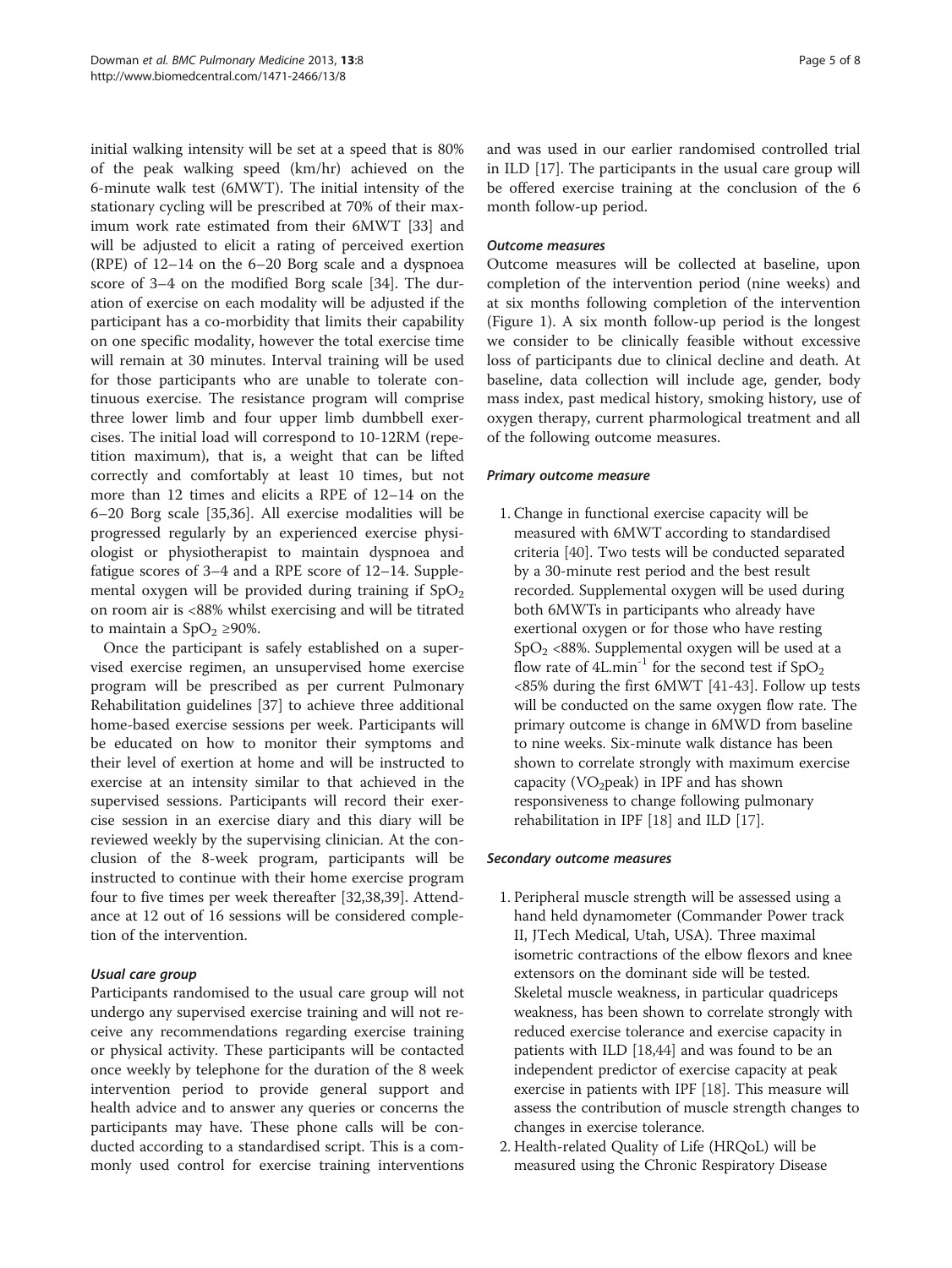Questionnaire (CRQ), and St George Respiratory Questionnaire idiopathic pulmonary fibrosis specific version (SGRQ-I). The CRQ has been validated previously in ILD [[8\]](#page-6-0) and has demonstrated improvements following exercise training in ILD [[17](#page-7-0)]. The SGRQ-I is designed to be more responsive in patients with IPF than the original St George respiratory questionnaire (SGRQ) and has similar psychometric properties to the original SGRQ [[45](#page-7-0)].

- 3. Dyspnoea will be measured using the University of California San Diego Shortness of Breath Questionnaire (UCSD SOBQ) and the Modified Medical Research Council dyspnoea scale (MMRC). The UCSD SOBQ comprises 24 items that assess dyspnoea over the preceding week and is a reliable and valid instrument used to assess dyspnoea associated with Activities of Daily Living (ADL)s in patients with chronic lung disease [[46-48\]](#page-7-0). The MMRC is a valid measure of breathlessness and symptom severity in ILD [\[49,50](#page-7-0)].
- 4. Anxiety and Depression will be measured using the Hospital Anxiety and Depression Scale (HADS). The HADS has been designed to detect and measure the severity of anxiety and depression and has been shown to be a reliable instrument in evaluating anxiety and depression in IPF and ILD [[51](#page-7-0),[52](#page-7-0)].
- 5. The Global Rating of Change Scale will be used to assess the participants' self-perceived improvement or deterioration over time. The Global rating of change scale involves asking the participant whether there has been any change in their symptoms or walking ability since their commencement in the study [\[53\]](#page-7-0). Participants can answer either 'worse', 'about the same' or 'better'. If subjects state that they are worse or better they are asked to grade how much worse or better on a Likert scale from one to seven. The global rating of change has been used to establish the minimal important difference for the 6MWD in people with ILD [[30\]](#page-7-0).

At 9 weeks and at 6 months follow up participants will undergo repeat measurements of the 6MWT, peripheral muscle strength, CRQ, SGRQ-I, UCSD SOBQ, MMRC, HADS and Global Rating of Change to evaluate the immediate and long term effects of exercise training. An independent assessor, blinded to group allocation, will perform all outcome assessments.

## Classification of disease severity

1. Respiratory function testing will be performed in accordance with the American Thoracic Society guidelines [[54](#page-7-0)] to quantify disease severity and to assess any clinical change in respiratory function over time. Standard spirometric measures will include forced vital capacity (FVC) and forced expiratory volume in one second  $(FEV_1)$  and will be performed at baseline and at six months follow up. Carbon monoxide transfer factor will be measured at baseline and at six months follow up. Static lung volumes measured via plethysmography will be measured at baseline only and will include total lung capacity (TLC), functional residual capacity (FRC) and residual volume (RV).

2. Pulmonary Hypertension will be assessed by a transthoracic echocardiogram. Pulmonary hypertension is a common complication of ILD [\[4,9](#page-6-0)] and patients with concomitant pulmonary hypertension are likely to have greater exercise impairment.

The respiratory function tests and transthoracic echocardiogram will be performed by routine clinical personnel at the treating hospital and they will be unaware of the group allocation.

## Statistical analysis

Data will be analysed using intention-to-treat principles, with inclusion of all available data regardless of whether the intervention is completed. The response of exercise training and control groups will be compared for change in exercise and HRQoL variables using linear mixed model analyses. Planned subgroup analyses will be conducted for participants with IPF, dust-related ILD and connective tissue-related ILD. Multiple regression analysis will be undertaken to establish which subjects respond best to exercise training and when this treatment should be offered, with change in 6MWD following exercise training as the dependent variable. Baseline demographic and physiological variables such as age; gender; disease aetiology; percent predicted TLC; percent predicted FVC; TLCO; pulmonary artery pressure; and the extent of oxyhaemoglobin desaturation during exercise will be used as predictors.

## **Discussion**

Interstitial lung disease represents a heterogeneous group of chronic, disabling lung disorders [[55](#page-7-0)] which are associated with significant dyspnoea and fatigue, reduced exercise capacity and diminished quality of life [\[2](#page-6-0)]. The ILDs are an important cause of respiratory morbidity and mortality across the globe however treatment options for people with ILD are extremely limited. Exercise training is a simple intervention that has the potential to impact outcomes that are of utmost importance to patients [[2,](#page-6-0)[16\]](#page-7-0). Currently exercise training has not been made widely available to patients with ILD, due to variability in outcomes and doubts regarding its efficacy across the spectrum of disease. There is little evidence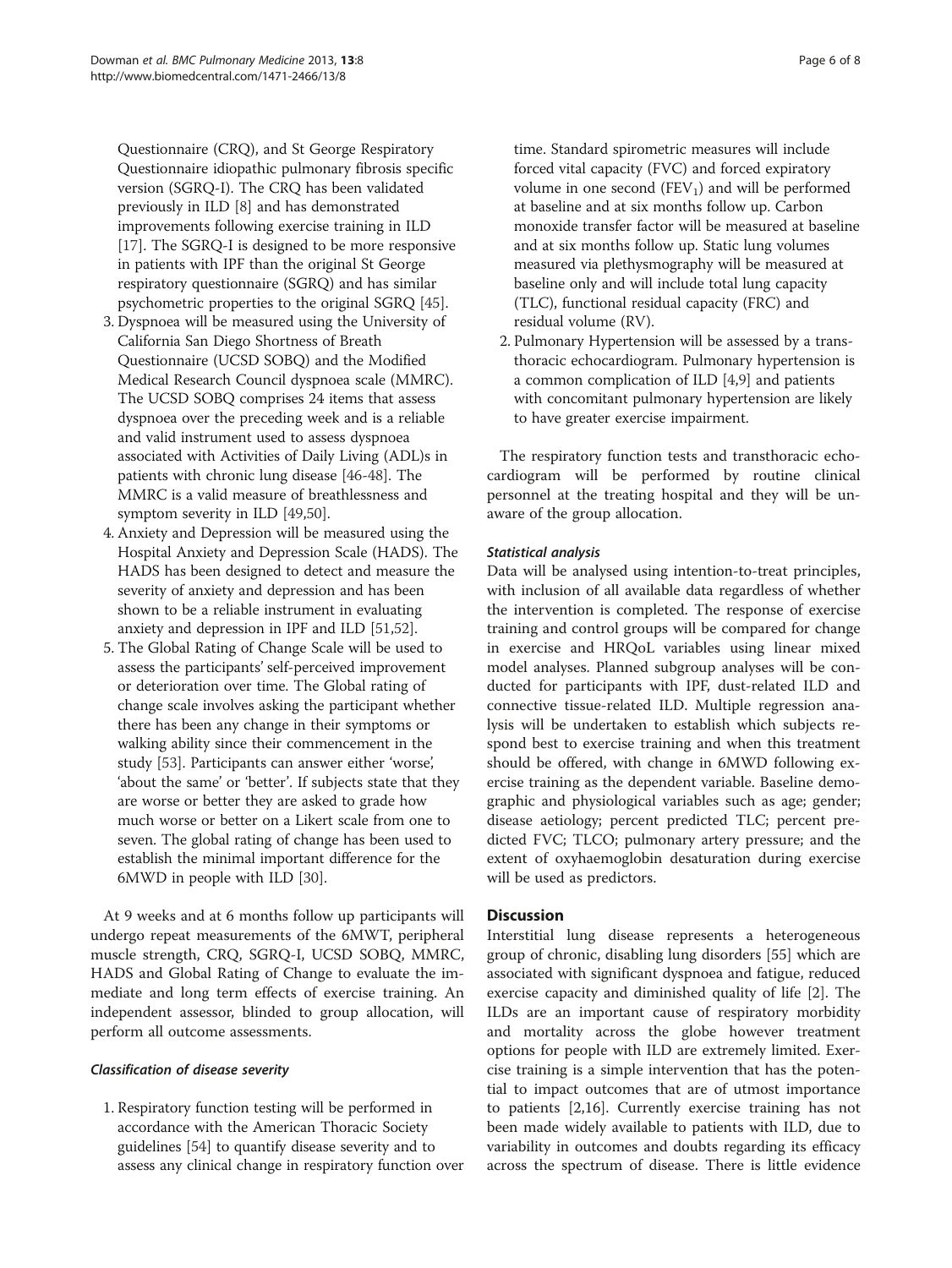<span id="page-6-0"></span>regarding which individuals with ILD should receive exercise and what is the best timing for exercise training to occur. The type and severity of ILD may be important determinants. It is possible that people with IPF may receive greater benefits if exercise training is undertaken earlier in their disease course and people with other ILDs will receive benefits regardless of the severity of their disease. However there is no robust, adequately powered evidence to confirm this position.

The most recent published guidelines on IPF [11] provide only a weak recommendation for pulmonary rehabilitation as part of managing IPF due to low quality of evidence concerning the benefit of pulmonary rehabilitation in this particular form of ILD. Although they indicate there is moderate quality data demonstrating improvement in functional status and patient-centered outcome, uncertainty still remains regarding duration of benefit and further research is needed to impact on the strength of this recommendation. Similarly the Interstitial Lung Disease Guidelines [10] ascribe a low level of evidence to pulmonary rehabilitation, indicating that there is need for more information before pulmonary rehabilitation can be confidently adopted as a recommended treatment for all ILD patients.

This study has been designed to define the role and impact of exercise training in ILD across the range of disease severity and aetiology and to identify whether an optimal time exists during which exercise training should take place in order to ensure that maximal benefit can be obtained. This study will provide patients and clinicians with certainty regarding the role of exercise training as well as the magnitude and duration of expected benefits. If this trial provides evidence of benefit, it will provide a scientific rationale for pulmonary rehabilitation to be considered standard care for people with ILD.

#### Abbreviations

ADLs: Activities of Daily Living; COPD: Chronic obstructive pulmonary disease; CRQ: Chronic Respiratory Questionnaire; FEV1: Forced expiratory volume in one second; FRC: Functional residual capacity; FVC: Forced vital capacity; HADS: Hospital Anxiety and Depression Scale; HRQoL: Health related quality of life; ILD: Interstitial Lung Disease; IPF: Idiopathic Pulmonary Fibrosis; MID: Minimal important Difference; MMRC: Modified Medical Research Council; RM: Repetition Maximum; RPE: Rating of perceived exertion; RV: Residual Volume; SGRQ-I: St George Respiratory Questionnaire idiopathic pulmonary fibrosis specific version; TLC: Total lung capacity; TLCO: Carbon monoxide transfer factor; UCSD SOBQ: University of California San Diego Shortness of Breath Questionnaire; 6MWD: Six-minute walk distance; 6MWT: Six-minute walk test.

#### Competing interests

The authors declare that they have no competing interests.

#### Authors' contributions

LD, AH, CM, CH, IG and NG designed the trial protocol. LD, AH, CM, CH, KB, CB, IG, NG, AS and AM procured the study funding. LD drafted the manuscript and AH, CM, CH, AL, KB, CB, IG, NG, AS, AB, AM, and RN contributed to the manuscript. All authors read and approved the final manuscript.

#### Acknowledgments

This research is supported by the American Thoracic Society Foundation, the Pulmonary Fibrosis Foundation, the Institute of Breathing and Sleep, the Eirlene Lucas Foundation, , and the National Health and Medical Research Council. The authors would like to acknowledge the contributions of the members of the Respiratory Medicine and Cardiology Departments at Austin Health, Alfred Health and Western Health, who were responsible for conducting the respiratory function tests and the transthoracic echocardiogram.

#### Author details

<sup>1</sup> Department of Physiotherapy, Austin Health, Melbourne, Australia. <sup>2</sup> Department of Physiotherapy, La Trobe University, Melbourne, Australia. <sup>3</sup>Institute for Breathing and Sleep, Melbourne, Australia. <sup>4</sup>Department of Respiratory & Sleep Medicine, Austin Health, Melbourne, Australia. <sup>5</sup>The University of Melbourne, Melbourne, Australia. <sup>6</sup>Department of Physiotherapy, Alfred Health, Melbourne, Australia. <sup>7</sup>Department of Physiotherapy, Western Health, Melbourne, Australia. <sup>8</sup> Allergy, Immunology & Respiratory Medicine Department, Alfred Health, Melbourne, Australia. <sup>9</sup>Department of Respiratory & Sleep Disorders Medicine, Western Health, Melbourne, Australia.

#### Received: 14 January 2013 Accepted: 14 January 2013 Published: 1 February 2013

#### References

- 1. American Thoracic Society: American Thoracic Society/European Respiratory Society International Multidisciplinary Consensus Classification of the Idiopathic Interstitial Pneumonias. Am J Respir Crit Care Med 2002, 165:277–304.
- 2. Garvey C: Interstitial Lung Disease and Pulmonary Rehabilitation. J Cardiopulm Rehab Prevention 2010, 30:141–146.
- 3. Harris-Eze AO, Srihdar G, Clemens RE, Zintel TA, Gallagher CG, Marciniuk DD: Role of hypoxemia and pulmonary mechanics in exercise limitation in interstitial lung disease. Am J Respir Crit Care Med 1996, 154:994–1001.
- 4. Hansen JE, Wasserman K: Pathophysiology of activity limitation in patients with interstitial lung disease. Chest 1996, 109:1566-1576.
- 5. Collard HR, King TE Jr, Bartelson BB, Vourlekis JS, Schwarz MI, Brown KK: Changes in clinical and physiologic variables predict survival in idiopathic pulmonary fibrosis. Am J Respir Crit Care Med 2003, 168:538–542.
- 6. Nishiyama O, Taniguchi H, Kondoh Y, Kimura T, Ogawa T, Watanabe F, Arizono S: Quadriceps Weakness Is Related to Exercise Capacity in Idiopathic Pulmonary Fibrosis. Chest 2005, 127:2028–2033.
- 7. Holland AE: Exercise limitation in interstitial lung disease mechanisms, significance and therapeutic options. Chron Respir Dis 2010, 7:101–111.
- 8. Chang JA, Randall Curtis J, Patrick DL, Raghu G: Assessment of Health-Related Quality of Life in patients with interstitial lung disease. Chest 1999, 116:1175–1182.
- 9. Ryu JH, Krowka MJ, Pellikka PA, Swanson KL, McGoon MD: Pulmonary Hypertension in Patients with Interstitial Lung Diseases. Mayo Clin Proc 2007, 82:342–350.
- 10. Wells AU, Hirani N, on behalf of the British Thoracic Society Interstitial Lung Disease Guideline Group, Thoracic Society of Australia and New Zealand and the Irish Thoracic Society: Interstitial lung disease guideline. Thorax 2008, 63:v1–v58.
- 11. Raghu G, Collard HR, Egan JJ, Martinez FJ, Behr J, Brown KK, Colby TV, Cordier JF, Flaherty KR, Lasky JA, Lynch DA, Ryu JH, Swigris JJ, Wells AU, Ancochea J, Bouros D, Carvalho C, Costabel U, Ebina M, Hansell DM, Johkoh T, Kim DS, King TE Jr, Kondoh Y, Myers J, Muller NL, Nicholson AG, Richeldi L, Selman M, Dudden RF, Griss BS, Protzko SL, Schunemann HJ, on behalf of the ATS/ERS/JRS/ALAT Committee on Idiopathic Pulmonary Fibrosis: American Thoracic Society/ European Respiratory Society/Japanese Respiratory Society/ Latin American Thoracic Association Statement: Idiopathic Pulmonary Fibrosis: Evidence-based Guidelines for Diagnosis and Management. Am J Respir Crit Care Med 2011, 183:788-852.
- 12. Alfonso HS, Fritschi L, de Klerk NH, Olsen N, Sleith J, Musk AW: Effects of asbestos and smoking on the levels and rates of change of lung function in a crocidolite exposed cohort in Western Australia. Thorax 2004, 59:1052–1056.